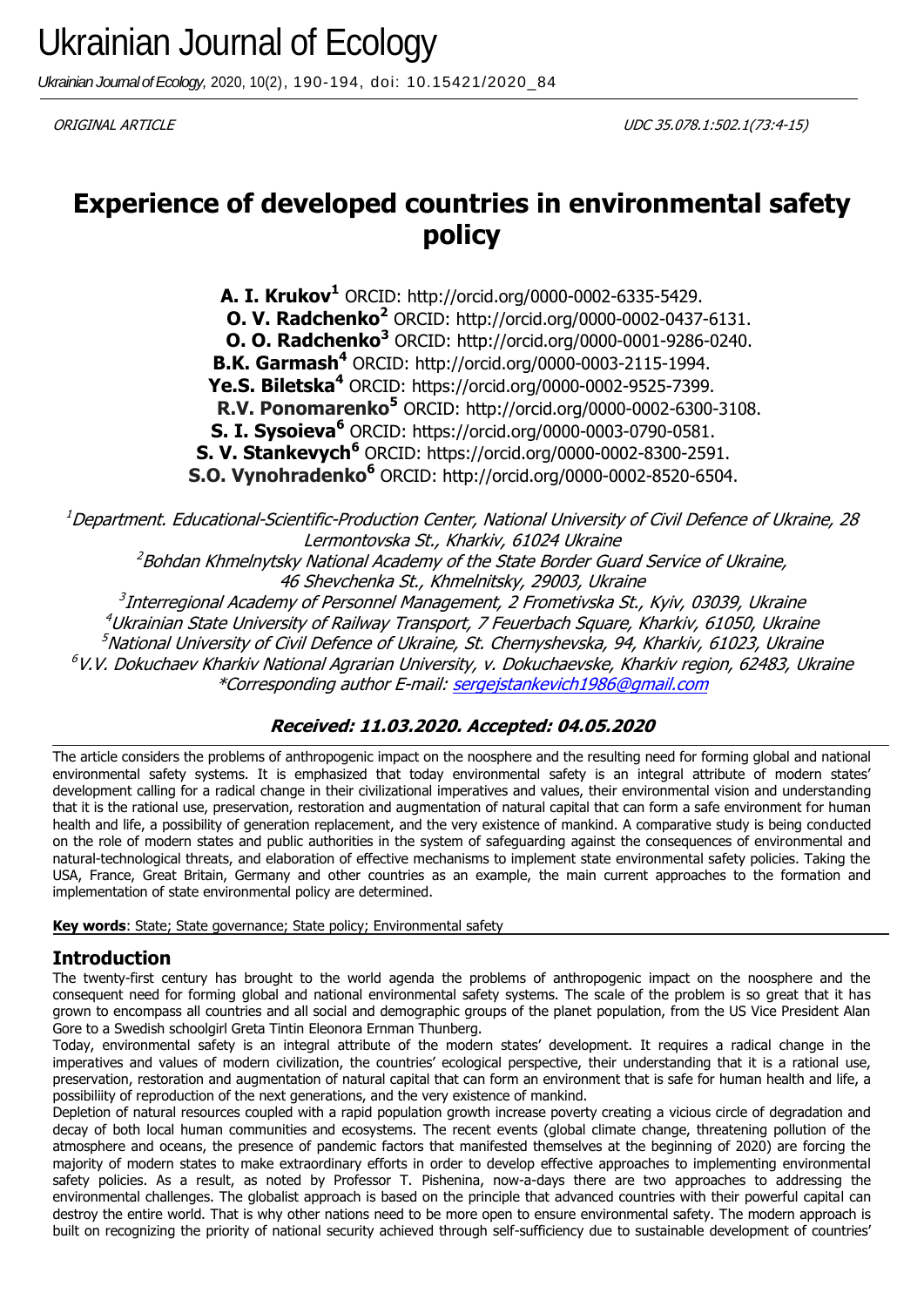own environmental safety of production, based on the concept of multifunctionality of any country's security, when a state is concerned, above all, of its own interests (Pishenina, 2013). According to many economists, the current environmental and social problems are deeply rooted in economic systems. As a famous researcher F. Capra pointed out, global capitalism has benefited some national economies, but in general its social and economic impact has been devastating (Capra, 2002), since the new economy inflicts damage on the environment not only by affecting global ecosystems directly, but also due to violation of environmental laws across the board. In other words, the destruction of nature is not a mere side effect, but an inherent feature of the global capitalism structure (Piketty, 2017).

In this regard, a study of the role of modern states and public authorities in the system of safeguarding against the consequences of environmental and natural-technological threats, and development of effective mechanisms for implementing state policies in the field of environmental safety are the urgent tasks of our time.

## **Research Methodology**

The works of scientists of world-wide reputation, such as D. Barker, J. Bell, J. Benyus, A. Brown, G. Brundtland, K. Hoffmann, F. Capra, M. Castells, P. Luisi, J. Mander. D. Meadows, G. Pauli, T. Piketty, D. Randers, N. Reimers, W. Sachs, T. Sandler, J. Stiglitz, V. Vernadsky, E. Weizsaecker and others, are devoted to finding solutions to global governance and security problems, resolving the issues of sustainable environmentally safe development.

As we see it, the works by these scientists have laid a solid methodological basis for studies in the above mentioned areas. However, in our opinion, rapid global changes that have taken place in the world in recent years, affecting virtually all states, require new approaches to addressing the problems related to providing an effective environmental safety policy.

In our view, it is possible to talk about an essential relationship between the global evolutionary process and the process of ensuring global environmental safety, which in turn determine, as Academician V. Vernadsky put it, a potentiality for the noospheric evolutionary stage. In accordance with the concept of V. Vernadsky, the governance of the transition to the noosphere is inseparable from the need to prevent the ecological disaster and manage environmental safety at all the hierarchical levels of the global socio-ecological system.

We can formulate a scientific hypothesis about the failure of the concept of the "golden billion", which is a regressive strategy for managing the global socio-ecological system. In our opinion, a strategy for sustainable development of civilization should be regarded as a progressive governance strategy. This strategy should be underpinned by a systemic interpretation of sustainable enviromentally safe development as a manageable organizational process, ensuring a bifurcationless transition of the global socioecological system to a noospheric attractor state (a network society for sustainable development). In this regard, the principle of "determination from the future" is becoming increasingly popular as a fundamental methodological principle of the theoretical and practical activity in the  $21<sup>st</sup>$  century.

A framework for developing a system of providing environmental and natural-technological safety and modern mechanisms for preventing threats and relieving their consequences should be built with account of the fundamental environmental and social, and biospheric laws of complex nature closely related to various areas of social life. First of all, this is rejection of traditional thinking, and formation of a new worldview and a strategy for information society development in the context of an increasing interdependence of states.

In this regard, the purpose of the present article is a scientific analysis of the problems associated with searching for more effective methods of getting over the global environmental crisis. From this point of view, we deem it quite relevant to try to develop certain recommendations to ensure the environmental safety of countries across the world.

## **Results and Discussion**

The problem of the national and global socio-ecological system security is an extremely complex systemic challenge, without equals or even approximate algorithms for its resolution. The experience of the most advanced countries of the world indicates that activities aimed to prevent emergencies caused by industrial accidents, natural and environmental disasters, climate change, pandemic threats, to eliminate their negative consequences, and to ensure a sustainable environmental safety of states and citizens safeguarding them from external threats is a kind of strategic support for their livelihoods.

At the same time, the high importance of addressing this problem is stipulated by a real danger of destruction of all life on earth. As O. Palienko rightly outlined, by causing disturbances in the biospheric self-organization and self-renewal processes, destruction of the ozone layer and critical environmental pollution, a catastrophic depletion of natural resources, thermal crisis, expansion of epidemic diseases and the threat of genome destruction, Man is a threat to the natural life-support systems and the self-regulation of the planet's biological processes. Therefore, the main goal of society and its sustainable development is achievement of environmental safety. Within the system of values of society, environmental safety should be a top-class priority (Paliyenko, 2017).

A potential damage of the anthropogenic pressure on the ecology of our planet was described by the author of the world bestseller Capital in the Twenty-first Century, a French economist Thomas Piketti, who stated that one of the key aspects of modern globalization is a possible depletion of natural capital during the  $21<sup>st</sup>$  century, when, according to experts, damage caused to the environment before the end of this century is estimated by a double-digit percentage of the entire global GDP (Piketty, 2017).

In this vein, for the practical implementation of state policy, it is important to optimize management decisions based on economic, environmental and social criteria, which makes it possible to achieve economic growth, create an effective public administration system, and satisfy the social needs of people. Hence, it is promising to create methodological projects for a systemic solution of urgent problems in the field of environmental safety management and environmental protection with a close interconnection of all living things. As we see it today, there is a need for creating a concept of a universal environmental safety management. Analyzing this problem allows us to outline a complex of interdependent causes of the global environmental crisis, identify a set of relevant parameters, and show that the global socio-ecological system (control object) is in an essentially nonequilibrium state due to the increased anthropogenic load.

In our opinion, the solution to the environmental safety problem can be obtained through development and implementation of effective state environmental policies that meet the environmental needs of various states and are legally formalized in the relevant regulatory framework. The modern world demonstrates trends in a qualitative transformation of environmental management systems in the context of establishing information (network) society for sustainable development.

The need arises to bring to the forefront the state's environmental function that determines the corresponding vectors of environmental management and state environmental policy, the provision of which is laid upon the organizational, legal, political, economic and other public administration mechanisms. In this way, an integrated system of environmental safety of the state and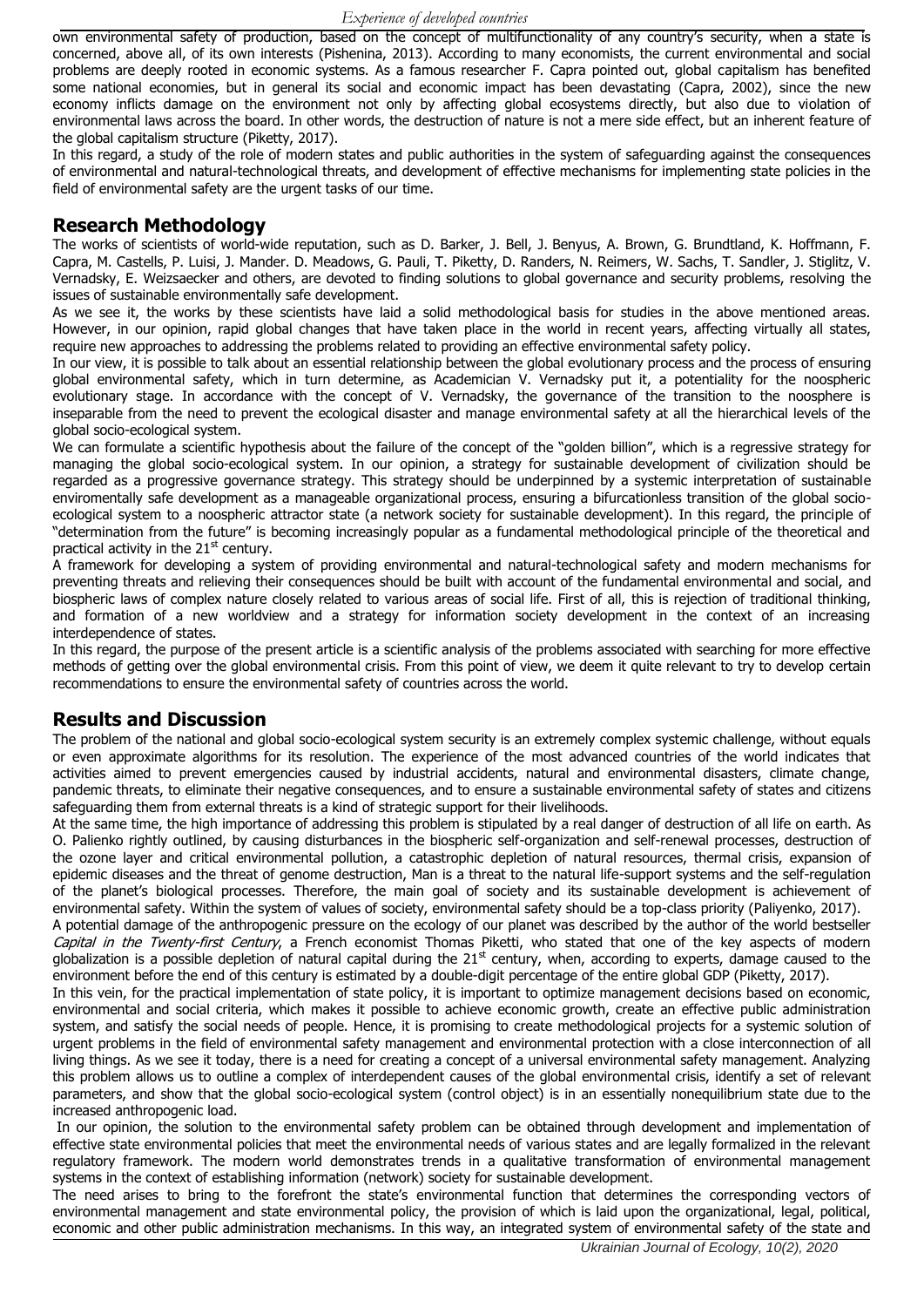society is created – a condition under which political-management and socio-economic systems are capable of both providing a proper living and working environment for citizens, preserving their physical and spiritual health, and taking care of long-term national interests that go beyond the lifespan of one or two generations, pursuing the goal of not only a rational use and augmentation of the country's natural wealth, but also ensuring a sustained growth and societal reproduction of the human population of the state.

Various countries all over the world have gained extensive experience in creating effective management systems, economic, financial and other types of resource support for environmental safety policies. In this regard, it will be useful to focus on the experience of advanced countries in implementing effective security policies in general, and environmental policy in particular.

In the most developed countries of the world, for example, in the USA, this kind of activity is treated as one of the fundamental directions in the national security policy implementation. The best known system in this regard is the US Federal Emergency Management Agency (FEMA), which is directly subordinate to Head of State (Omarov & Kryukov, 2017). It was created pursuant to Executive Orders of US President No. 12127 of March 31, 1979 and No. 12478 of July 20, 1979 on the basis of the Defense Civil Preparedness Agency of the US Department of Defense, the Office of Civil and Defense Mobilization, the United States Fire Administration, the Federal Disaster Assistance Administration and Federal Insurance and Mitigation Administration in order to concentrate in one department the authority to coordinate efforts aimed at managing the preparation of the country's economy for operating in emergencies.

The FEMA prioritized goals include a 'dual-use' strategy, i.e., a startegy to be used for both peacetime and wartime. Therefore, the main functions of federal agency are as follows:

- Coordination of the activities of the US federal government, state and local governments on mobilization planning and preparing the economy for war, as well as ensuring the safety of the vital activity of the population in emergency situations of natural and technogenic nature;
- Planning of measures to ensure the continuity of public administration functioning in case of emergencies that affect national security;
- Integrating and coordinating the work of all the emergency prevention components and warning systems in case of emergencies in peacetime and wartime and organization of management efforts to eliminate the aftermath;
- Training of civilians and governing bodies personnel to perform their tasks;
- Organization of insurance activities in protection of the population and territories from emergency situations of various nature and compensation for damage to individuals and legal entities affected by their negative consequences (Omarov & Kryukov, 2017).

The most characteristic feature of the FEMA activities in fulfilling its assigned functions is the development and implementation of significant state targeted programs (e.g., in mobilizing the country: 'government preparedness', 'reserves preparedness') and other programs and projects within its area of responsibility. In organizational terms, the FEMA is headed by Administrator who has several Deputy Administrators and a Chief of Staff. The Agency consists of departments (Mission Support, US Fire Administration, Regional Administration, Federal Insurance and Mitigation Administration, Office of Response and Recovery, Office of Chief Counsel), and functional units regulating the main aspects of the FEMA activities, such as administrative, financial, information, staff management, logistics and others. The next important elements of the FEMA organizational structure are its regional departments, located in each of the ten military-economic mobilization districts. These units maintain close working contacts with representatives of federal ministries and agencies that have their own bodies in the regions, as well as with the emergency management departments of the states that make up each district. Notably, the most important feature in the organization of the FEMA is that, having an extensive network of territorial governing bodies, this agency does not have its own units for the actual fulfillment of tasks in disaster areas. Therefore, in the event of emergencies of different nature, the FEMA is authorized to engage any federal forces, funds and resources to rescue people and eliminate the negative consequences, in particular the National Guard, the US Corps of Engineers, fire brigades, medical services, construction organizations, police, public organizations and associations of other kinds. In addition, the FEMA provides centralized management of emergency rescue operations and implements the necessary financial and material and technical assistance to local authorities and the affected population. In the same way the tasks of protecting the population and territories from emergency situations are fulfilled in Australia (Andronov et al., 2004; Paliyenko, 2017), where the implementation of the state environmental safety policy is entrusted, among other bodies, to a government entity – the Emergency Management Service (EMA). EMA is a coordinating body of state power in charge of developing the national strategies, plans and programs for dealing with various disasters, to be implemented in peacetime and wartime. EMA trains specialists and educates the population how to act in the event of an emergency, develops and improves communications and warning systems, and renders financial and material assistance to the territorial (state) and local governments of the affected areas. However, the experience of creating and operating such systems has not become widespread yet. The analysis of organizing protection of the population and territories from emergency situations of a natural, technogenic and military nature in other advanced countries showed that not all of them have specialized organizational bodies designed to resolve the above issues. For instance, in Germany (Hvesik et al., 2014) the solution to all problems of ensuring environmental safety and, above all, those

related to the organization of protection of the population and territories from natural, technogenic and military emergencies in general, is entrusted to a central state executive authority – the Ministry of the Interior which fulfils its environmental function through:

- Coordination of the country's joint efforts in implementing state policy in the environmental sphere;
- Information support for the leadership of the country and federal lands in case of threats and emergencies, warning the population of disasters;
- Management of operations to protect the population, and the operational planning of actions;
- Training of management bodies and emergency rescue personnel and other units for performance of their assigned tasks, as well as training the population to act in emergencies.

A special feature of the organizational structure of the German system is that, under the general management of its activities by the Federal Ministry of the Interior, Building and Community (BMI), some Federal Ministers are also responsible for various forms of support for this activity. Therefore, BMI incorporates the Standing Committee on civil defense to which the civil defense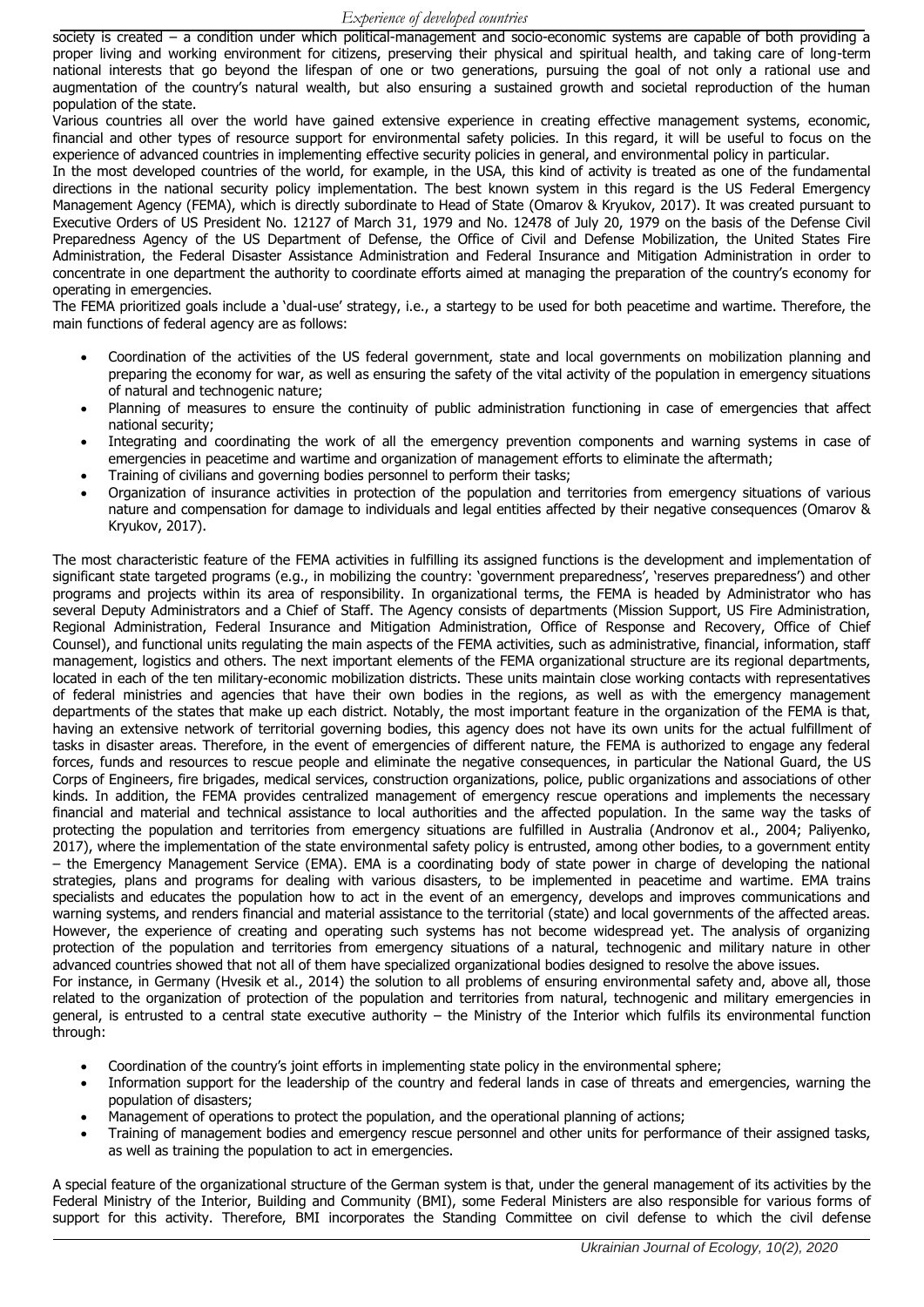#### *Experience of developed countries*

departments of the Ministries of Interior of the federal lands are subordinate. Along with this, Germany widely uses economic instruments to ensure its environmental safety. In particular, the country actively employs environmental fees, and licenses 'for interaction with the environment', and a direct state protection of natural resources and people's living environments through environmental taxes, contributions, duties, etc. Considerable financial resources are allocated by the state on a grant basis for research and development of environmental technologies and activities (Abdurasulova & Dobaeva, 2014).

Similarly, the overall management of the system of environmental, technological and civil safety in the UK is carried out by the Home Office through the relevant department and the Interministerial Planning Committee, coordinating the activities of other ministries and agencies. At the local level, key measures are undertaken by the councils of counties, administrative regions, and municipalities through specially created committees. In wartime they are united into regions and sub-regions of civil defense, working closely with the military command bodies of Great Britain and NATO, similar to those in Germany. At the same time, the system of protecting the population and territories from emergency situations of various nature in the UK is in a sense similar to the American FEMA, since it does not have its own forces and means, except for the Royal Observer Corps conducting radiation detection and dosimetric control. In France (Omarov, 2018) environmental safety is an integral part of the system for preventing and eliminating emergencies of natural, technogenic and military nature, built in a similar way. The doctrine of its structure reflects the main directions of state policy in this area, the main of which are: preventing, forecasting, planning, public alert, hierarchical organization, unity of command and solidarity (interaction).

Currently in France, the general management of the system for environmental protection of the population and territories is carried out by the Minister of the Interior through the Derectorate of Civil Defence and Security. Due to the fact that a vast majority of measures are carried out by different ministries, agencies and organizations, the Minister is given an exclusive right to coordinate and organize their collaboration both in everyday settings and during emergency rescue operations.

As in a number of other advanced countries (the USA, Great Britain), the state environmental management of France is successfully combined with market regulation mechanisms based on the 'environmental risk' concept. This concept provides for both payments to study potential environmental threats from the operation of industrial complexes or enterprises, and a direct sale of 'pollution rights' to them – a paid amount of permissible harmful emissions into the environment (Abdurasulova & Dobaeva, 2014).

The application of a variety of charges for industrial emissions and fines for non-compliance with environmental safety requirements, alongside with a system of permits, licenses, etc., is widely used in Eastern Europe (Poland, Czech Republic, Slovakia, Hungary, Estonia, Lithuania, etc.).

#### **Conclusion**

Thus, the analysis of international experience allows us to assert that in most cases state environmental safety policy does not yet provide for creation of specialized state institutions to address environmental problems, but is implemented through previously established systems for protecting population and territories from natural, technogenic and military emergencies as part of civil defense. Obviously, a civil defense system is capable of ensuring the vital activity of people and society, economic and infrastructure facilities in case of environmental threats. However, it is unable to withstand global environmental disasters, of which Dennis and Donella Meadows and Jorgen Randers warned at the very beginning of this century, drawing attention to the fact that human civilization is already beyond the permissible growth limits. It is predicted that by 2030 the world's population will exceed 7 billion people, resulting in a critical anthropogenic pressure on the nature (apparent overpopulation, scarcity of basic resources: water, hydrocarbons, etc.) that will take the form of a global environmental crisis, accompanied by catastrophic events (Meadows, 2004).

The start of 2020 has proved that such a global apocalyptic scenario no longer looks unrealistic. Indeed, despite adoption of the recent environmental laws, the increased use of environmentally friendly products, and a number of encouraging successes of the environmental movement, we have not been able to compensate for the massive deforestation and unprecedented slaughter of multiple species of living creatures. By depleting natural resources and reducing the biodiversity of the planet, we are destroying the very fabric of life on which our well-being is based (Capra, 2002).

Among other things, it should be emphasized that in order to solve environmental safety problems, it is necessary to reform the key approaches: firstly, institutions in the age of globalization; secondly, counteraction to the spread of genetically modified products and promotion of environmentally sustainable agriculture; and thirdly, eco-design, that is concrete efforts to reorganize human physical structures, cities, technologies and industries in order to make them environmentally sustainable, the key strategies for achieving environmental sustainability being closely related to a broader eco-design perspective.

More stringent environmental laws, upgraded ways of economic managing, and more efficient technologies – all these are necessary, but insufficient. We need more profound systemic changes based on the understanding that globalization has no future unless it is made more humane, environmentally sustainable and cherishing human rights and values (Barker & Mander, 1999).

#### **References**

Abdurasulova, A.I. & Dobaeva, G.K. (2014). Zarubezhnyj opyt obespecheniya ekologicheskoj bezopasnosti. Vestnik kyrgyzskogo gosudarstvennogo universiteta stroitelstva, transporta i arhitektury im. N.Isanova, 1, 174–179.

Andronov, V.A., Dombrovska, S.M., Kovalchuk, V.G. & Kryukov, O.I. (2016). Ekologichna bezpeka derzhavi: derzhavno-upravlinskij vimir. Harkiv, NUCZU.

Barker, D. & Mander, J. (1999). Invisible Government: The World Trade Organization: Global Government for the New Millennium? International Forum on Globalization, San Francisko: Berret-Koehler Publisher.

Capra, F. (2002). The Hidden Connections: Integrating the Biological, Cognitive, and Social Dimensions of Life Into a Science of Sustainability. New York: Doubleday.

Dragan, O.I. (2011). Analiz zarubizhnogo dosvidu investicijno-innovacijnogo zabezpechennya derzhavnoyi ekologichnoyi politiki. Naukovi rozvidki z derzhavnogo ta municipalnogo upravlinnya, 2. Available from: [http://archive.nbuv.gov.ua/portal/soc\\_gum/Nrzd/2011\\_2/7.pdf](http://archive.nbuv.gov.ua/portal/soc_gum/Nrzd/2011_2/7.pdf)

Hvesik, M.A., Stepanenko, A.V. & Obihod, G.O. et al. (2014). Ekologichna i prirodno-tehnogenna bezpeka Ukrayini v regionalnomu vimiri [monografiya], Kiyiv, Institut ekonomiki prirodokoristuvannya ta stalogo rozvitku NAN Ukrayini.

Kachinskij, A.B. (2001). Ekologichna bezpeka Ukrayini: sistemnij analiz perspektiv pokrashannya. Kiyiv, NISD.